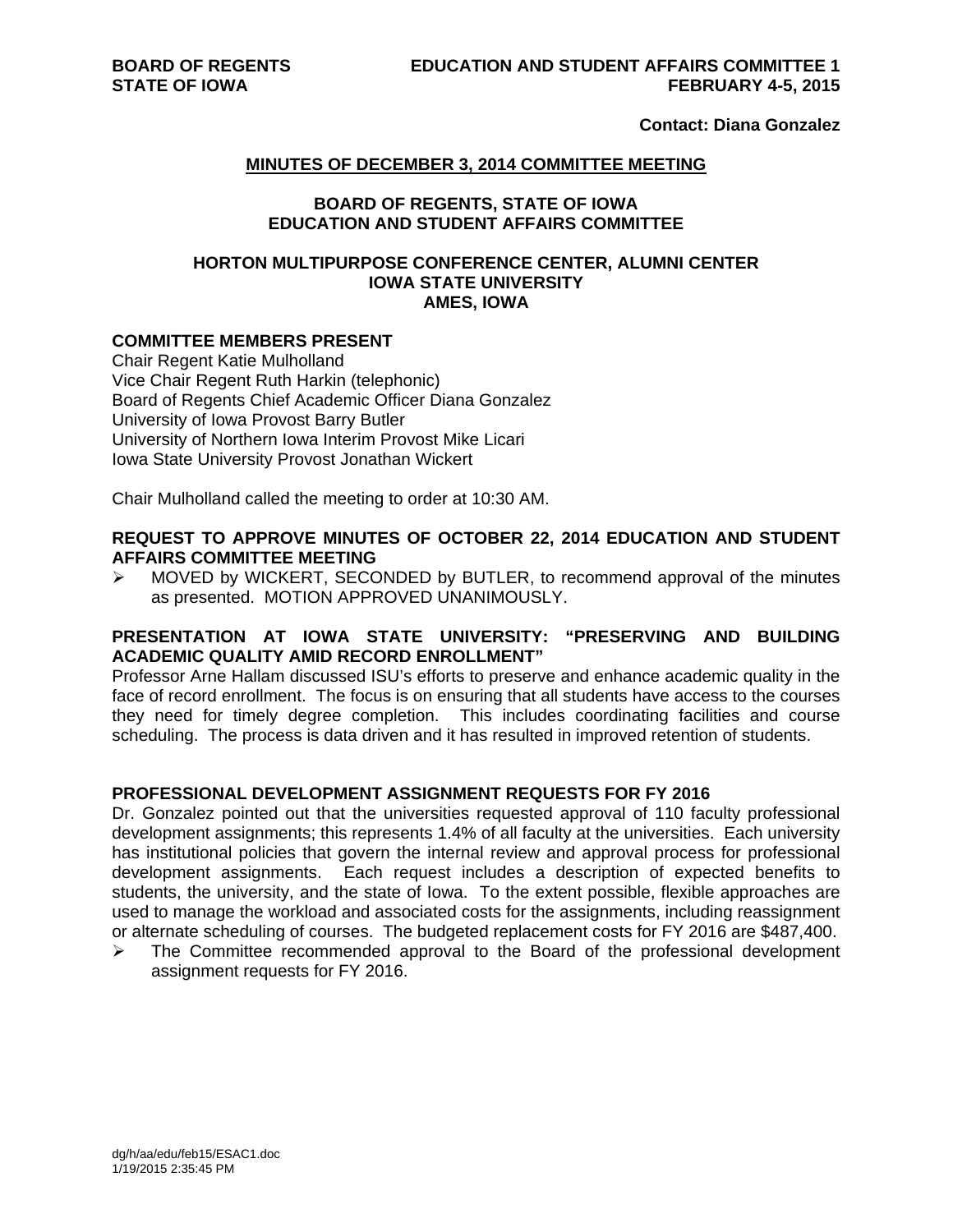## **PROFESSIONAL DEVELOPMENT ASSIGNMENT REPORTS FOR FY 2014**

Dr. Gonzalez explained that there were 125 professional development assignments approved by the Board of Regents for FY 2014. Faculty members engaged in a variety of productive activities during their professional development assignments in FY 2014. For example, faculty members had the opportunity to engage in intensive research, write scholarly books and articles, create new works of art and composition, present papers, work in industry, develop modeling systems, and develop grant proposals, software, course materials, and multimedia resources for their disciplines. More than \$12 million of grant funds were received by faculty members during or following their assignment; this means that for every dollar spent to replace faculty members while they were undertaking their PDA, more than \$23.70 of grant funds were received. This amount could ultimately be as high as \$54 million because many faculty members who submitted proposals during or after their PDA had not been notified of funding when the reports were prepared. The research conducted by faculty members on professional development assignment has become a part of their teaching content, methodology, and/or pedagogy; the collaborations with faculty at other institutions has benefited students as well as provided grant writing opportunities.

The Committee recommended receiving the report.

### **ANNUAL REPORT ON THE ARTICULATION EFFORTS AND ACTIVITIES IMPLEMENTED BY THE IOWA COMMUNITY COLLEGES AND THE INSTITUTIONS OF HIGHER EDUCATION GOVERNED BY THE BOARD OF REGENTS**

Dr. Gonzalez pointed out that more than 1,000 individual articulation agreements exist between Iowa's public universities and community colleges. In FY 2014, university and community college faculty held academic discipline meetings in educational psychology, management information systems, criminal justice, physics, and chemistry. A Chemistry Transition Guide was developed by an inter-sector team of chemistry faculty; the purpose of the guide is to assist community colleges to transition successfully to the next level of chemistry courses at the Regent universities. The Communications Transition Guide is in the process of being completed. The articulation website, *TransferInIowa.org*, was updated to include articulation and transfer changes. In FY 2014, there were 11,212 total visits recorded on the website.

 $\geq$  The Committee recommended approval to the Board of the annual report on the articulation efforts and activities implemented by the Iowa community colleges and the institutions of higher education governed by the Board of Regents and recommended directing the Board Office to submit the final report to the General Assembly by January 15, 2015.

# **REPORT ON THE IOWA RESEARCH AND DEVELOPMENT CENTER FOR EDUCATIONAL TRANSFORMATION AT THE UNIVERSITY OF NORTHERN IOWA**

Interim Provost Licari explained that the Center was approved by the Board of Regents in October 2013. With a \$2 million grant from the Carver Trust, the Center offers a new, original model in which the state can address its research and development needs, and engage in projects of state and national significance. The Center serves as the clearinghouse for educational innovation; conducts transformative design-based implementation research; provides professional development for practicing teachers; broadens the arena of practice for pre-service teachers; and synergizes existing services of other active PK-12 centers across the university. The Center will sponsor a Learning Mathematics Education Summit on April 30, 2015.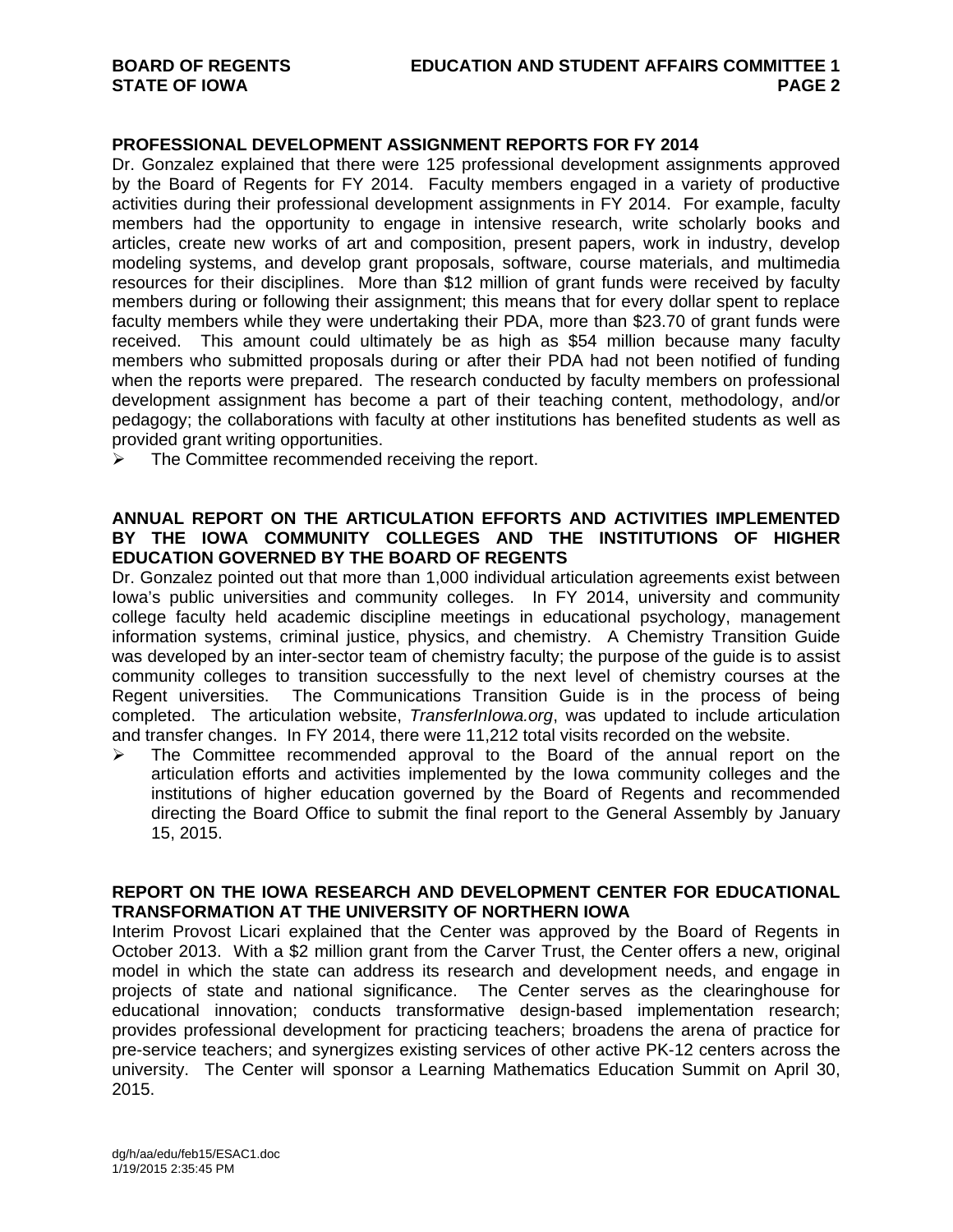$\triangleright$  The Committee recommended approval to the Board of the annual report on the Iowa Research and Development Center for Educational Transformation at the University of Northern Iowa and recommended directing the Board Office to submit the report to the General Assembly by January 10, 2015.

# **REQUEST FOR A NEW PROGRAM AT THE UNIVERSITY OF IOWA: MASTER OF STUDIES IN LAW**

Provost Butler explained that the proposed program will provide training in the legal system from a non-practitioner perspective. The College of Law is not expected to incur additional costs as a result of the proposed program; existing resources can support the proposed program. The first year enrollment is expected to be a minimum of five students and will grow to 25 students during the seventh year. The dean will provide administrative oversight to the program. There was extensive discussion about the effect of the proposed program on the JD program and its resources. Students admitted to the program will not be required to have an entrance requirement. The program will not require a thesis or capstone project. Chair Mulholland asked for follow-up information about the program from the dean and requested that a presentation by the dean be scheduled for the March 2015 Education and Student Affairs Committee meeting.

 $\triangleright$  The Committee recommended approval to the Board of the request by the University of Iowa for a new program: Master of Studies in Law.

# **REQUEST BY THE UNIVERSITY OF NORTHERN IOWA TO AWARD AN HONORARY DOCTOR OF HUMANE LETTERS DEGREE TO SENATOR TOM HARKIN AT SPRING 2015 OR FALL 2015 COMMENCEMENT**

Interim Provost Licari explained that the University of Northern Iowa wishes to recognize Senator Harkin for his outstanding leadership and dedicated public service as a member of Congress and the U.S. Senate representing the state of Iowa. Senator Harkin has a long history of commitment to civil rights, social justice, and education. His goal has been to "strengthen the ladder of opportunity provided by our government."

 $\triangleright$  The Committee recommended approval to the Board of the request by the University of Northern Iowa to award an Honorary Doctor of Humane Letters Degree to Senator Tom Harkin at Spring 2015 or Fall 2015 Commencement. Regent Harkin abstained.

# **REQUEST BY THE UNIVERSITY OF NORTHERN IOWA TO AWARD AN HONORARY DOCTOR OF HUMANE LETTERS DEGREE TO MS. GAYLE S. ROSE AT SPRING 2015 OR FALL 2015 COMMENCEMENT**

Interim Provost Licari explained that the University of Northern Iowa wishes to recognize Ms. Rose for her leadership in and contributions to business and economic development as well as her philanthropic work with charitable organizations. Ms. Rose is the founder, principal owner, and CEO of EVA (Electronic Vaulting Services) Corporation, a leader in the highly competitive data backup industry. She was the first woman CEO to appear on the cover of *Business Solutions Magazine*.

 $\triangleright$  The Committee recommended approval to the Board of the request by the University of Northern Iowa to award an Honorary Doctor of Humane Letters Degree to Ms. Gayle S. Rose at Spring 2015 or Fall 2015 Commencement.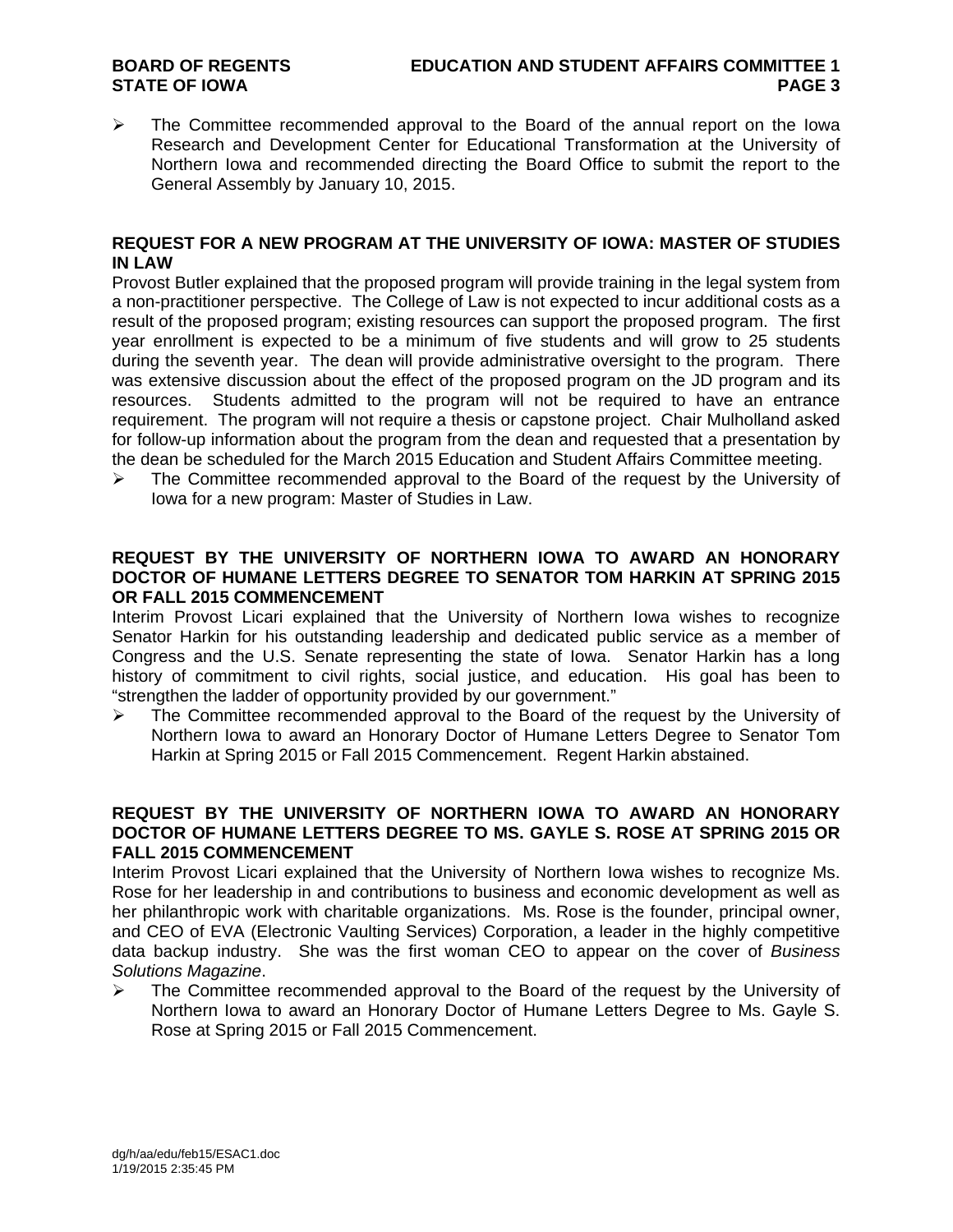# **REQUEST BY THE UNIVERSITY OF NORTHERN IOWA TO AWARD AN HONORARY DOCTOR OF HUMANE LETTERS DEGREE TO DR. SIMON ESTES AT SPRING 2015 OR FALL 2015 COMMENCEMENT**

Interim Provost Licari explained that the University of Northern Iowa wishes to recognize Dr. Estes for his artistic achievements as an internationally renowned opera singer and for his advocacy for the health and education of children around the world. Dr. Estes is dedicated to education, sharing his love and knowledge of music with students from elementary school through college. In 2013, the Simon Estes Foundation inaugurated a program called Iowa Students Care to engage Iowa students in the cause of eliminating malaria in Africa and saving millions of lives by raising funds to provide treated bed nets for African children.

 $\triangleright$  The Committee recommended approval to the Board of the request by the University of Northern Iowa to award an Honorary Doctor of Humane Letters Degree to Dr. Simon Estes at Spring 2015 or Fall 2015 Commencement.

# **REQUEST BY THE UNIVERSITY OF IOWA TO AWARD AN HONORARY DOCTOR OF HUMANE LETTERS DEGREE TO MR. WILLIAM M. BRYSON AT SPRING 2015 OR FALL 2015 COMMENCEMENT**

Provost Butler explained that the University of Iowa wishes to recognize Mr. Bryson for his contributions to literary nonfiction and to science education and communication, and for his outstanding record of leadership in higher education. Mr. Bryson is the internationally acclaimed author of 21 books of literary nonfiction and a champion of writing, literature, and the sciences in higher education.

 $\triangleright$  The Committee recommended approval to the Board of the request by the University of Iowa to award an Honorary Doctor of Humane Letters Degree to Mr. William M. Bryson at Spring 2015 Commencement.

## **REQUEST TO CREATE A NEW CENTER AT IOWA STATE UNIVERSITY: CENTER FOR BIOPLASTICS AND BIOCOMPOSITES**

The new center will be a National Science Foundation Industry and University Cooperative Research Center that will focus on developing high-value biobased products from agricultural feedstocks. ISU is the lead institution; Washington State University is a center site; and the University of Massachusetts-Lowell is an affiliated site. As required by the NSF, the proposed center has all required major personnel, major facilities, and equipment already in place. The cost of the new center at ISU will be \$361,667 in Years One and Two and \$355,000 for Years Three to Seven. The funding sources include industry funds (membership fees), NSF center funds, and additional funds. This is a five-year grant with an opportunity for renewal.

 $\triangleright$  The Committee recommended approval to the Board of the request by Iowa State University to establish a new center: Center for Bioplastics and Biocomposites.

## **2014 EDUCATION AND STUDENT AFFAIRS COMMITTEE WORK PLAN**

 $\triangleright$  Chair Mulholland asked the members to submit suggested items to Diana Gonzalez for inclusion in the 2015 work plan. Chair Mulholland reminded the Committee that future accreditation reports will be scheduled at a time different from the regular Education and Student Affairs Committee meetings. In particular, they need to be scheduled at the submitting institution to facilitate attendance by appropriate staff representatives.